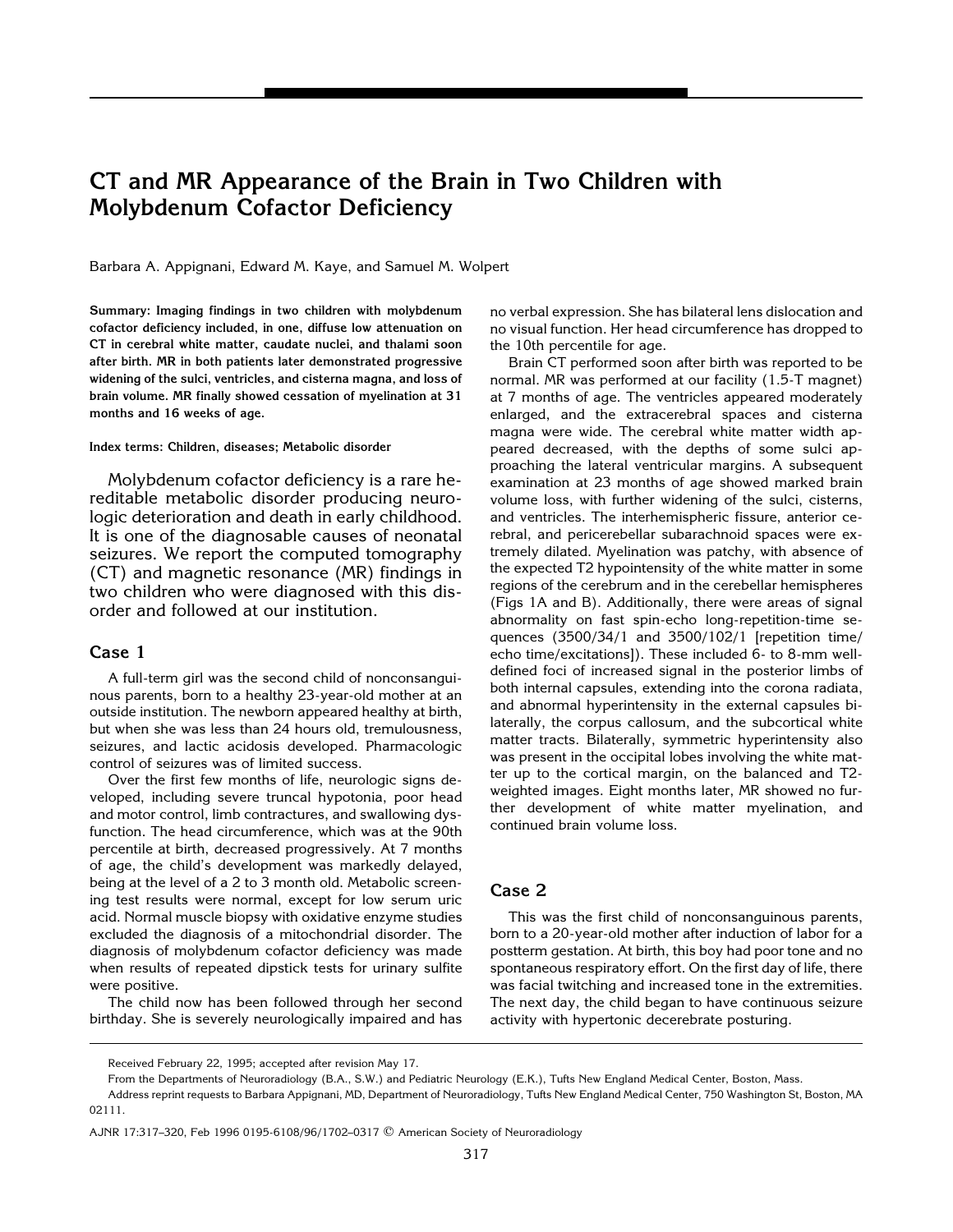

Fig 1. Case 1. *A*, T2-weighted MR image demonstrates cerebral volume loss and signal hyperintensity of the internal and external capsules (*arrows*) at 23 months age.

*B*, A T1-weighted image from the same examination demonstrates cerebral volume loss, especially involving the white matter of the centrum semiovale.

There was no evidence of mitochondrial disorder on muscle biopsy. A dipstick urine sulfite test result was positive. The diagnosis of molybdenum cofactor deficiency was suspected on the basis of the biochemical studies, but a deficiency of sulfite oxidase could not be confirmed.

Noncontrast CT done on the third day of life demonstrated diffuse low attenuation in the cerebral white matter and in the caudate nuclei and thalami of a greater degree than is typically seen in the newborn brain from immature myelination (Fig 2A). MR during the same 24-hour period showed a structurally normal newborn brain, with graywhite matter differentiation preserved. The white matter signal had the usual appearance of the newborn, so edema could not be excluded.

At 6 weeks of age, follow-up MR revealed dilatation of the ventricles, sulci, and cisternal spaces, indicating a loss of brain substance. There was decreased width of the periventricular cerebral white matter. The cerebral gyri appeared thinned. The cerebellar interfolial spaces had widened, and the vermis appeared markedly atrophied. Signal abnormalities were seen in the subcortical white matter in several locations, especially in the frontal and temporal lobes. These areas were hypointense on T1 weighted images, hyperintense on T2-weighted images, and without mass effect (Fig 2B).

MR at 16 weeks of life showed the myelination pattern to be unchanged from that of a newborn, with evidence of myelination seen only in the posterior limbs of the internal capsules and thalami (Fig 2C).

#### **Discussion**

Molybdenum cofactor is a constituent of three molybdoenzymes: sulfite oxidase, xanthine dehydrogenase, and aldehyde oxidase. The most physiologically significant result of molybdenum cofactor deficiency is the inactivation of sulfite oxidase. This enzyme oxidizes toxic sulfites, which are the metabolic products of sulfurcontaining amino acids, to excretable sulfates (1). Increased sulfite levels are the suspected cause of central nervous system damage (1, 2, 3).

The clinical symptoms and biochemical abnormalities of molybdenum cofactor deficiency were linked by Duran and coworkers in 1978 (4). They described a child with a combination of xanthine oxidase (dehydrogenase) and sulfite oxidase deficiencies. Without molybdenum cofactor, xanthine and sulfite are not metabolized to uric acid and sulfite, respectively. Sulfite and xanthine are found in the urine. Knowing that the function of both enzymes depended on the presence of molybdenum cofactor, they concluded that a deficiency of this cofactor was responsible for their patient's illness.

The effects on the nervous system of isolated sulfite oxidase deficiency have been clinically and pathologically described  $(2, 4-6)$ . Neonatal convulsions, mental retardation, spastic quadriparesis, and microcephaly are among the manifestations of sulfite oxidase deficiency. Ocular lens dislocation and impaired vision also occur. Xanthine oxidase deficiency alone is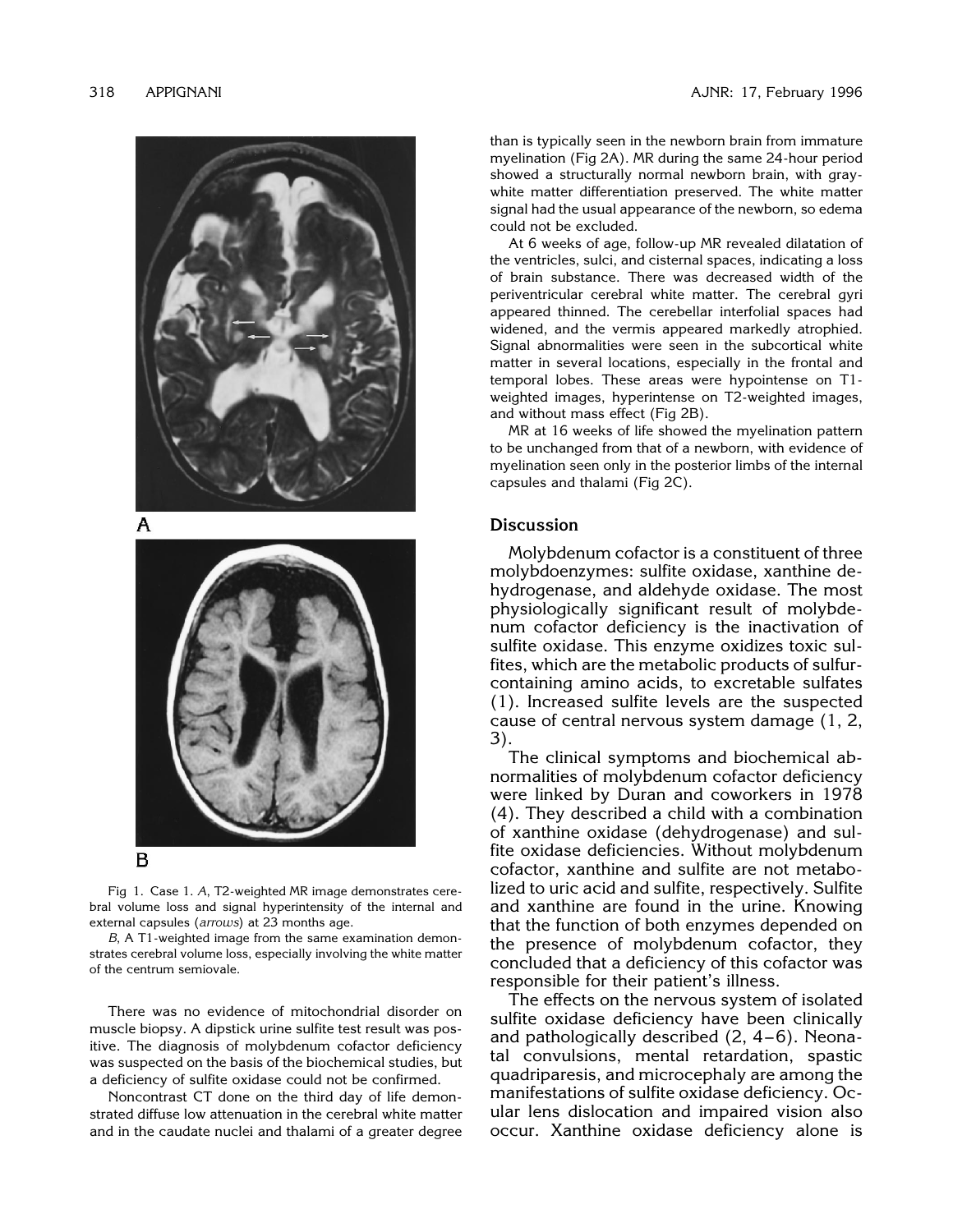

Fig 2. Case 2. *A*, Noncontrast CT of the newborn brain shows diffuse hypoattenuation of the cerebral white matter, caudate nuclei, and thalami.

*B*, T1-weighted coronal MR image shows severe volume loss and multifocal subcortical white matter hypointensities (*arrows*) at 6 weeks of age.

*C*, Hypomyelination is evident at 4 months of age on this T2-weighted image.

usually not symptomatic (1, 4). Severe diffuse brain atrophy is the dominant finding on gross pathologic examination of the central nervous system in sulfite oxidase deficiency. Microscopic inspection of the brain in patients with sulfite oxidase deficiency shows diffuse myelin loss, cortical and central neuronal loss, gliosis, and cystic changes in the brain substance, most notably in the basal ganglia (2, 3, 5). There also is loss of cerebellar neurons and absence of myelin with accompanying gliosis (5). The same pathologic appearance of the brain is described in patients with molybdenum cofactor deficiency (2, 3, 6, 7). This association led Roth et al to conclude that sulfite oxidase deficiency is the likely cause of neurologic deterioration in children with molybdenum cofactor deficiency (2).

As a child with molybdenum cofactor deficiency develops, the appearance of the pathologic changes in the brain unfolds on CT and MR. Just after birth, decreased CT attenuation of the cerebral white matter is observed (5, 6). Based on our observations and the reports of others, brain edema may be the first manifestation of the effect on white matter of this biochemical defect. A rapidly progressive diffuse pattern of brain atrophy then develops. Although we did not observe cerebral calcifications, Slot et al described thalamic calcifications

on the CT scan of a 3-month-old infant with molybdenum cofactor deficiency (6).

MR more clearly delineates the loss of brain tissue, distinguishing between the thinning of the white matter mantle and the gyral narrowing, which probably reflects cortical atrophy. There is arrested development of myelination and evidence of gliosis and cystic white matter changes.

Molybdenum cofactor deficiency has been found in siblings and in the children of consanguinous parents. The genetic defect responsible for this recessive trait is not known. Prenatal diagnosis of this disorder can be accomplished by assay for sulfite oxidase activity in amniotic cells. There is no effective therapy for children with molybdenum cofactor deficiency. Dietary restriction of sulfur-containing amino acids may decrease sulfite excretion, but it will not alter the ultimate progression of neurologic impairment (9).

# **Addendum**

During preparation of this article's proofs, another description of the neuroimaging findings in children with molybdenum cofactor deficiency was published (10). The authors' findings agree with our own. White matter and basal